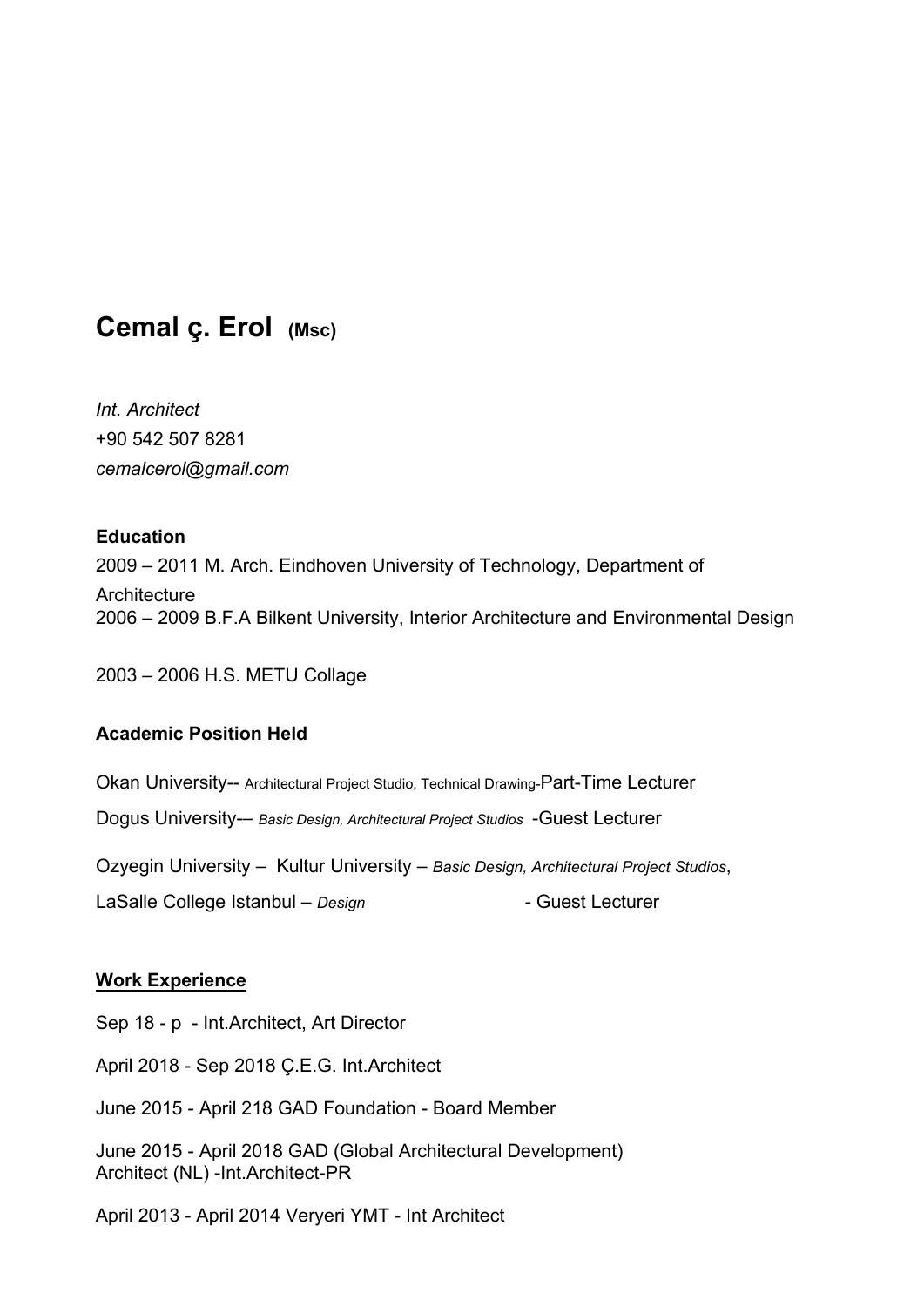#### **-Some Examples of Projects**

**-** Vr2 Evi, Construction, İzmir,2019

-NHT35 Evi, Concept, İzmir,2019

-P.surgeon Office, Concept, İstanbul,2019

**-**YSR Evi, Concept-Construction, Istanbul,2019

**-** Festivall, Concept-Construction, Istanbul,2018

-Balkon15, Concept-Construction, Istanbul,2018

-KahwetFairuz, Concept-Construction, Istanbul,2018

## *GAD Architecture, Gad Foundation ©-2014-2018 design team member(DTM)*

**-**Pınar Logistic Center, Design Team Member, Istanbul,GAD, 2015-2018 Awards: 2017 Sign of the City Awards , Best Industrial/Logistics Building 2015 European Property Awards Industrial Development for Turkey, International Property Award -ITU Library, Design Team Member, Istanbul, 2018-GAD Award-2018 MIPIM civic&community winner-commended project -Park Avenue -Park NY Competition, DTM, USA, 2018 -World Architectural Festival (WAF), DTM, Construction,Exhibition, Berlin, 2017 -GAD -Cultural&Exhibition Center, DTM, Ozbekistan, 2017 -GAD -World Architectural Festival (WAF), DTM ,Exhibition, Berlin, 2016-GAD -Wepublic, Akmerkez, Interior Concept Design, Istanbul, 2016-GAD Award,2017 The Plan Awards, Honorable Mention -Gad Foundation Pavilion,DTM, Construction, Kayseri, 2015-GAD -Istanbul Design Week, SerraGate Installation, Taksim, Istanbul, 2015-GAD -Istanbul Design Week, GAD Pavilion, Exhibition, Istanbul, 2014-GAD ---------- -Alacatı 4 Houses,Concept-Construction, Izmir,2014 -CesMood 36 Residence,Concept-Construction, Izmir, 2014 -Eindhoven NY5 Exhibition, Eindhoven, 2010

-YMT Office, Interior Design, Izmir, 2013

-METU Dean & Meeting Room, Interior Design, Ankara, 2009